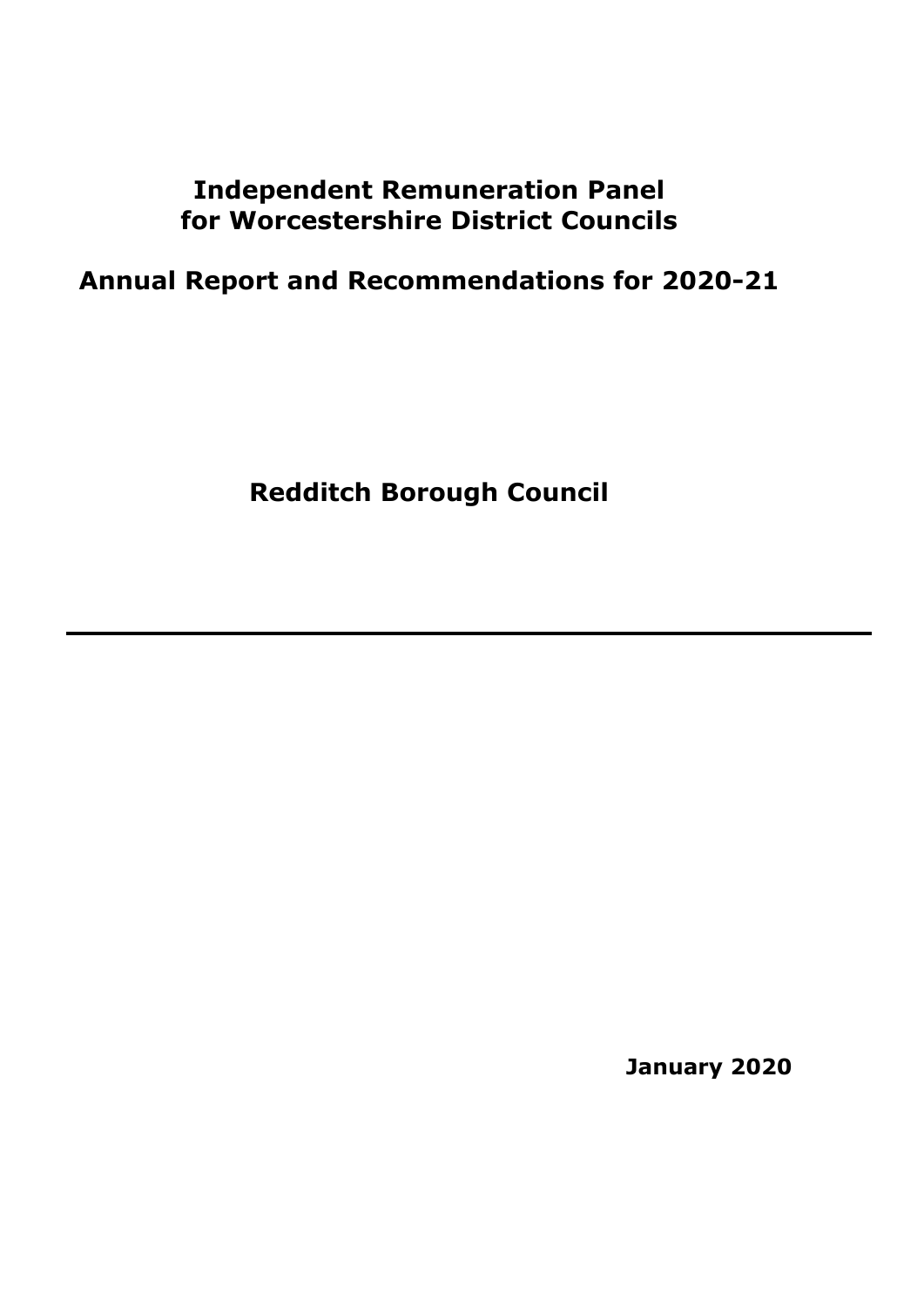| <b>Contents</b>                                 | Page         |
|-------------------------------------------------|--------------|
| Recommendations to Council                      | $\mathbf{1}$ |
| Introduction                                    | 2            |
| Background Evidence and Research Undertaken     | $2 - 4$      |
| Basic Allowance 2020/21                         | $4 - 5$      |
| Special Responsibility Allowances 2020/21       | 5            |
| Mileage and Expenses 2020/21                    | $5 - 6$      |
| Allowances to Parish Councils                   | 6            |
| The Independent Remuneration Panel              | $6 - 7$      |
| Appendix 1 - Current and Recommended Allowances | 8            |
| Appendix 2 - Summary of Research                | 9            |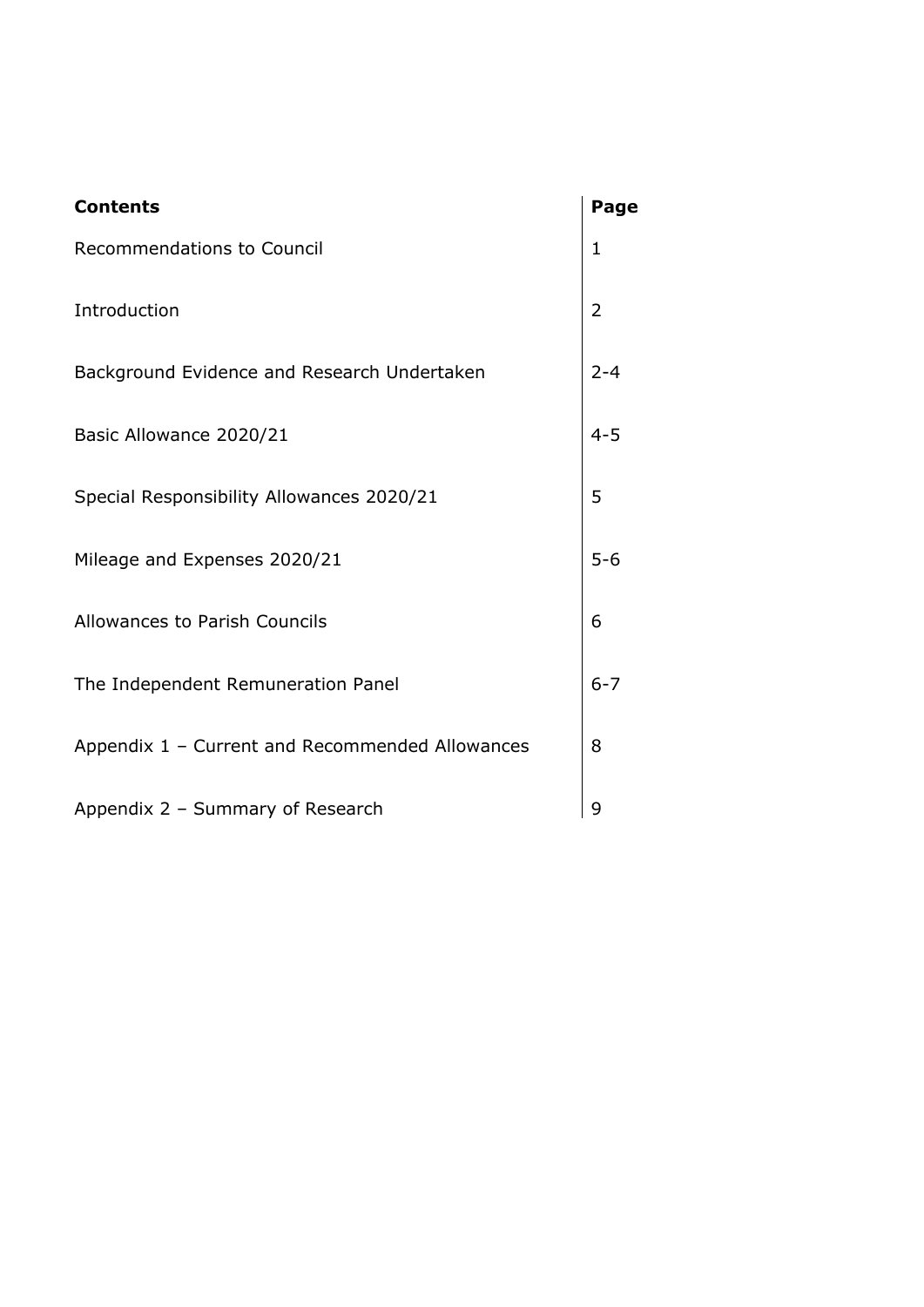#### **Recommendations**

**The Independent Remuneration Panel recommends to Redditch Borough Council the following:**

- **1. That the Basic Allowance for 2020-21 is £4,526 representing a 2% increase.**
- **2. That the Special Responsibility Allowances are as set out in Appendix 1.**
- **3. That travel allowances for 2020-21 continue to be paid in accordance with the HMRC mileage allowance.**
- **4. That subsistence allowances for 2020-21 remain unchanged.**
- **5. That the Dependent Carer's Allowance remains unchanged.**
- **6. That for Parish Councils in the Borough, if travel and subsistence is paid, the Panel recommends that it is paid in accordance with the rates paid by Redditch Borough Council and in accordance with the relevant regulations.**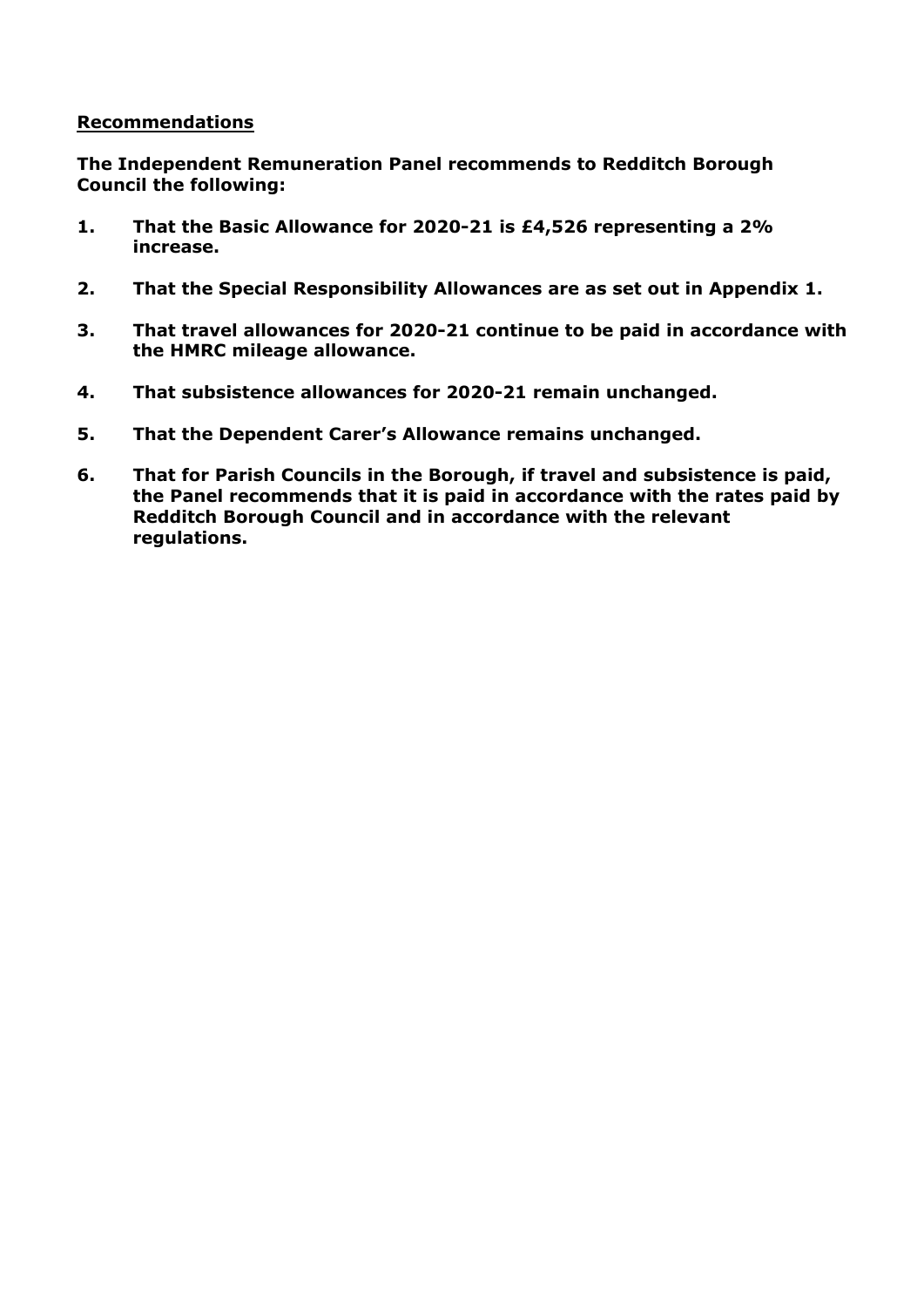# **Introduction**

The Independent Remuneration Panel (IRP) has been appointed by the Council to carry out reviews of the allowances paid to Councillors, as required by the Local Government Act 2000 and subsequent legislation. The Panel has carried out its work in accordance with the legislation and statutory guidance.

The law requires each Council to "have regard" to the recommendations of the Independent Panel. We noted that last year the Council supported the recommendations of the panel.

This year the Panel offered to meet with the Group Leaders of the Council to discuss any other particular issues. Members of the Panel met with the Leader of the Council on 23 October and discussed the role of the panel and Special Responsibility Allowances (SRAs) for vice chairs of committees. There were, however, no specific suggestions for the Panel to consider.

At this point we would like to stress that our recommendations are based on thorough research and benchmarking. We have presented the Council with what we consider to be an appropriate set of allowances to reflect the roles carried out by the Councillors. The purpose of allowances is to help enable people from all walks of life to become involved in local politics if they choose.

The Panel does, however, acknowledge that in the current challenging financial climate there are difficult choices for the Council to make. Ultimately it is for the Council to decide how or whether to adopt the recommendations that we make.

#### **Background Evidence and Research Undertaken**

There is a rich and varied choice of market indicators on pay which can be used for comparison purposes. These include:

- National survey data on a national, regional or local level;
- Focussed surveys on a particular public sector;
- Regular or specific surveys;
- Use of specific indices to indicate movement in rewards or cost of living.

As background for the decisions taken by the Panel this year we have:

- Analysed and considered the Annual Survey of Hours and Earnings (ASHE) statistics for 2019 which gives the mean hourly wage rate for Worcestershire at £14.88.
- Benchmarked the Basic Allowance against allowances for comparable roles paid by the Chartered Institute of Public Finance and Accountancy (CIPFA) "Nearest Neighbour" Councils for each authority.
- Considered local government pay awards.
- Reviewed information from the West Midland Members' Allowance Survey 2019.
- Considered the inflation rate (CPI) which was 1.5% in November 2019 (ONS).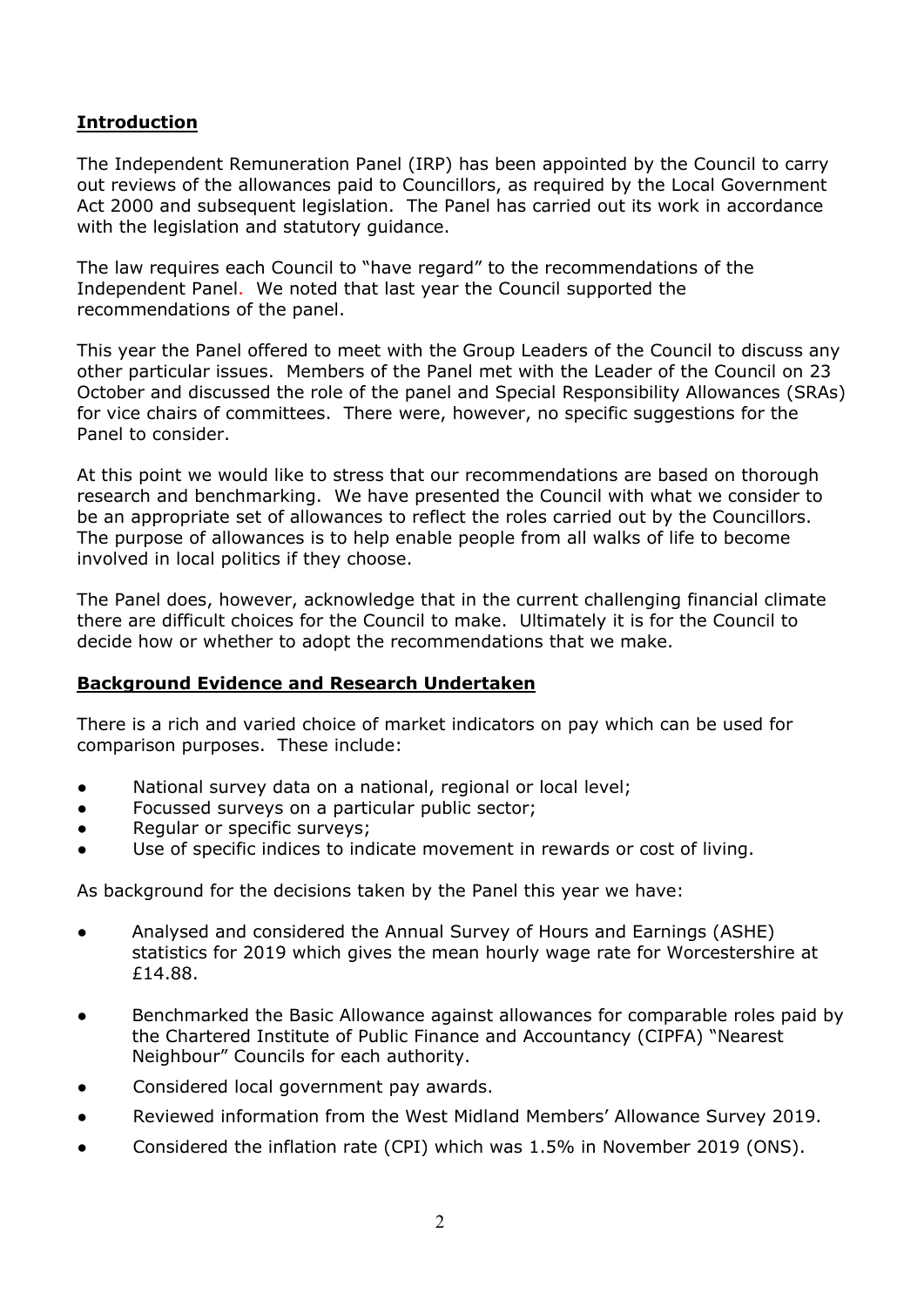In 2015, Worcester City Councillors recorded time spent on Council business for a number of weeks. This enabled the Panel to confirm the number of hours per week for front line councillors, which is used in the consideration of the recommended basic allowance.

The figure being recommended by the Panel of £4,526 for the Basic Allowance appears reasonable and appropriate when compared to other Local Authorities.

Arising from our research, in Table 1 we have included information showing the Members' allowances budget for Basic and Special Responsibility Allowances paid for 2018-19 as a cost per head of population for each Council. To give context, we have included details of the proportion of net revenue budget spent by each Council on basic and Special Responsibility allowances.

In Table 2 we show the average payment per member of each authority of the Basic and Special Responsibility Allowances, which illustrates the balance between the level of Special Responsibility Allowances paid and the Basic Allowance.

| Table 1 - | Total spend on Basic and Special Responsibility Allowances (SRA) as |
|-----------|---------------------------------------------------------------------|
|           | a cost per head of population 2018-19 figures                       |

| Authority,<br>population<br>$1$ and<br>number of<br><b>Councillors</b> | <b>Total spend</b><br><b>Basic</b><br><b>Allowances</b> | <b>Total</b><br>spend<br>on SRA | SRA as a<br>percentage<br>of total<br><b>Basic</b><br><b>Allowance</b> | Cost of total<br>basic and SRA<br>per head of<br>population | <b>Total of basic</b><br>and SRA as a<br>percentage of<br><b>Net General</b><br><b>Revenue</b><br><b>Fund</b> |
|------------------------------------------------------------------------|---------------------------------------------------------|---------------------------------|------------------------------------------------------------------------|-------------------------------------------------------------|---------------------------------------------------------------------------------------------------------------|
|                                                                        | £                                                       | £                               | $\frac{1}{2}$                                                          | £                                                           | expenditure<br>$\frac{1}{2}$                                                                                  |
| Bromsgrove<br>DC(31)<br>95,768                                         | 136,350                                                 | 60,697                          | 45.01                                                                  | 2.05                                                        | 1.80                                                                                                          |
| Malvern<br>Hills DC<br>(38)<br>75,339                                  | 163,274.80                                              | 65,517.37                       | 40                                                                     | 2.93                                                        | 2.99                                                                                                          |
| Redditch<br>Borough<br>(29) 84,500                                     | 100,881                                                 | 38,706                          | 38.37                                                                  | 1.65                                                        | 1.46                                                                                                          |
| Worcester<br>City (35)<br>100,405                                      | 150,117                                                 | 68,016                          | 45.31                                                                  | 2.17                                                        | 1.64                                                                                                          |
| Wychavon<br>(45)<br>118,738                                            | 192,241                                                 | 69,087                          | 35.94                                                                  | 2.08                                                        | 1.95                                                                                                          |

 $1$  ONS population figures mid 2019. Totals for Basic and Special Responsibility allowances paid are as published by each authority for the 2018-19 financial year.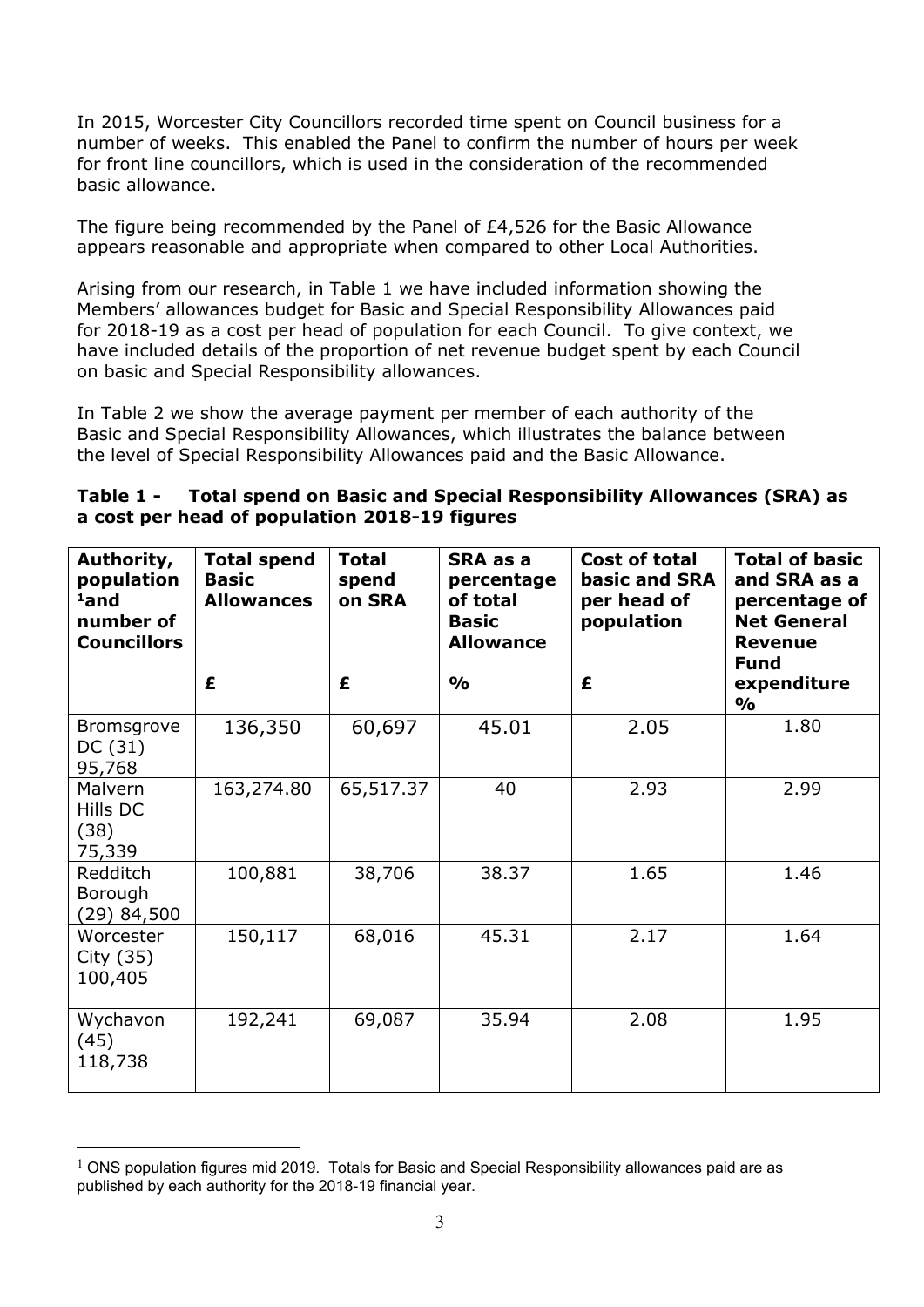#### **Table 2 - Average allowance per Member of each authority (Basic and Special Responsibility Allowances, 2018 – 19 figures)**

| <b>Authority (number of</b><br><b>Councillors</b> ) | <b>Amount £</b> |
|-----------------------------------------------------|-----------------|
| Bromsgrove District (31)                            | 6,356.35        |
| Malvern Hills District (38)                         | 6,020.85        |
| Redditch Borough (29)                               | 4,813.37        |
| Worcester City (35)                                 | 6,232.37        |
| Wychavon District (45)                              | 5,807.29        |

# **Basic Allowance 2020 - 21**

# **Considerations in calculating the Basic Allowance**

In considering the Basic Allowance note is taken of:

- The roles and responsibilities of Members; and
- Their time commitments including the total average number of hours worked per week on Council business.

We then apply a public service discount of 40% to reflect that Councillors volunteer some of their time to the role. As part of the Panel's assessment and analysis in June 2019 of a random sample of IRP reports from Nearest Neighbour councils we identified that other panels reported that they also apply a 40% public service discount. The Panel remain of the opinion that this level of public service discount is appropriate.

The Basic Allowance is paid to all Members of the Council.

Whilst each Council may set out role descriptions for Councillors, the Panel accepts that each councillor will carry out that role differently, reflecting personal circumstances and local requirements.

However, we consider the Basic Allowance to include Councillors' roles in Overview and Scrutiny, as any non-Executive member of the Council is able to contribute to this aspect of the Council's work. It is for this reason that we do not recommend any Special Responsibility Allowance for members of the Overview and Scrutiny Committee. We also consider that ICT could be included in the Basic Allowance as it is generally more readily available to individuals than in previous years. However, we are comfortable that specific local decisions may be made about how ICT support is provided.

During the round of meetings held with Leaders during autumn 2019, all raised the issue of the SRA recommended for the Chair of Overview and Scrutiny. The Panel's position had always been that the Chair of Overview and Scrutiny has a very important and independent statutory role to scrutinise and, where appropriate, to challenge or question decisions taken or planned to be taken by the Council, as set out in the Local Government Act 2000. The Panel considered that this should be reflected in the award of an SRA equivalent to that of a Cabinet Portfolio Holder (ie, a multiplier of 1.5.). As a result of concerns raised, the Panel has reviewed its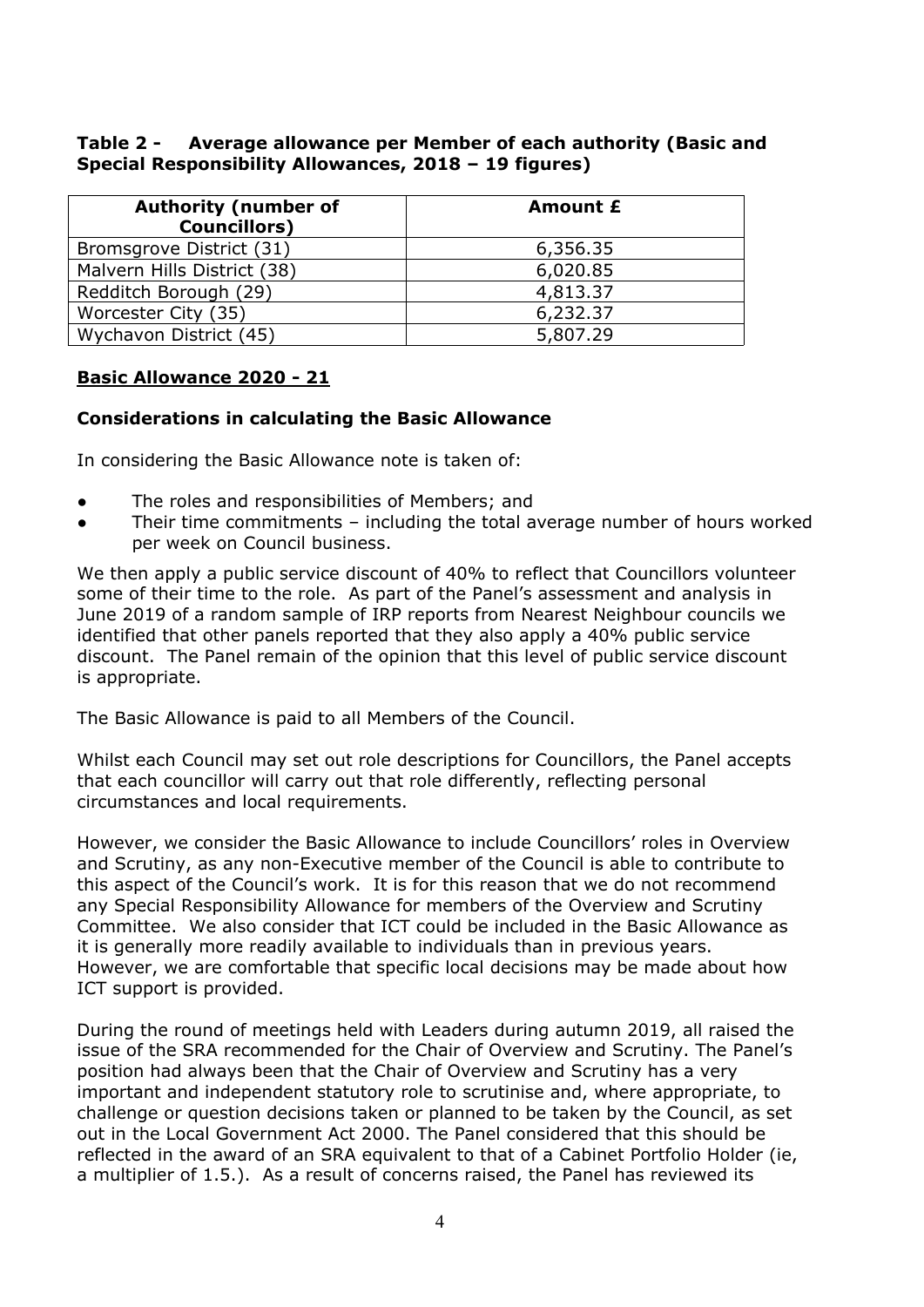position on the SRA for Chair of Overview and Scrutiny in this reporting cycle but it is not persuaded that this SRA should be reviewed downwards as suggested by some Councils. In reaching this decision the Panel has taken account of the "Statutory Guidance on Overview and Scrutiny in Local and Combined Authorities published in May 2019, which reinforces the significance and importance of the role of Overview and Scrutiny in holding an authority's decision makers to account on behalf of their electorate.

As mentioned earlier, in 2015 Worcester City Councillors recorded the time spent per week on Council business for a number of weeks during the early autumn. This was considered to reflect an appropriate "average" period of time for meetings and other commitments. The results from this survey showed that the average input was 10 hours and 50 minutes per week. This figure matches the one used for a number of years by the Panel, based on previous research with constituent councils, to calculate the basic allowance.

We reviewed the levels of wage rates for Worcestershire as set out in the ASHE data (details in appendix 2) and the benchmark information available to us from the Chartered Institute of Public Finance and Accountancy (CIPFA) "nearest neighbours" authorities as part of our research into the level of basic allowance recommended. We are also aware that the majority of local government employees received an average of 2% increase in pay in April 2019 (dependent on scale).

The research information used in considering the level of the Basic allowance is set out at **appendix 2**.

#### **Special Responsibility Allowances (SRA) 2020-21**

#### **General Calculation of SRAs**

The basis for the calculation of SRAs is a multiplier of the Basic Allowance as advocated in the published Guidance.

The Panel has reviewed the responsibilities of each post, the multipliers and allowances paid by similar authorities. As in previous years, the Panel has benchmarked the allowances against those paid by authorities listed as "Nearest Neighbours" by CIPFA.

The Panel has been asked on occasions to consider recommending SRAs for Vice-Chairs of Committees. Having considered the evidence presented to us and the nature of the roles, as a principle the Panel does not recommend SRAs for Vice-Chair roles.

**Appendix 1** to this report sets out the allowances recommended for 2020-21.

#### **Mileage and Expenses 2020-21**

The Panel notes that the Council has used the HMRC flat rate for payment of mileage for Councillors and recommends that this continues. The Panel was asked by one council to make a recommendation in relation to mileage rates for privately owned electric vehicles. The Panel notes that councils generally apply the HMRC Approved Mileage Allowance Payment (AMAP) rates for employees and council members using their own privately owned vehicles for official business. The Panel notes that whilst HMRC introduced an Advisory Electric Rate (AER) for electric vehicles in September 2018, this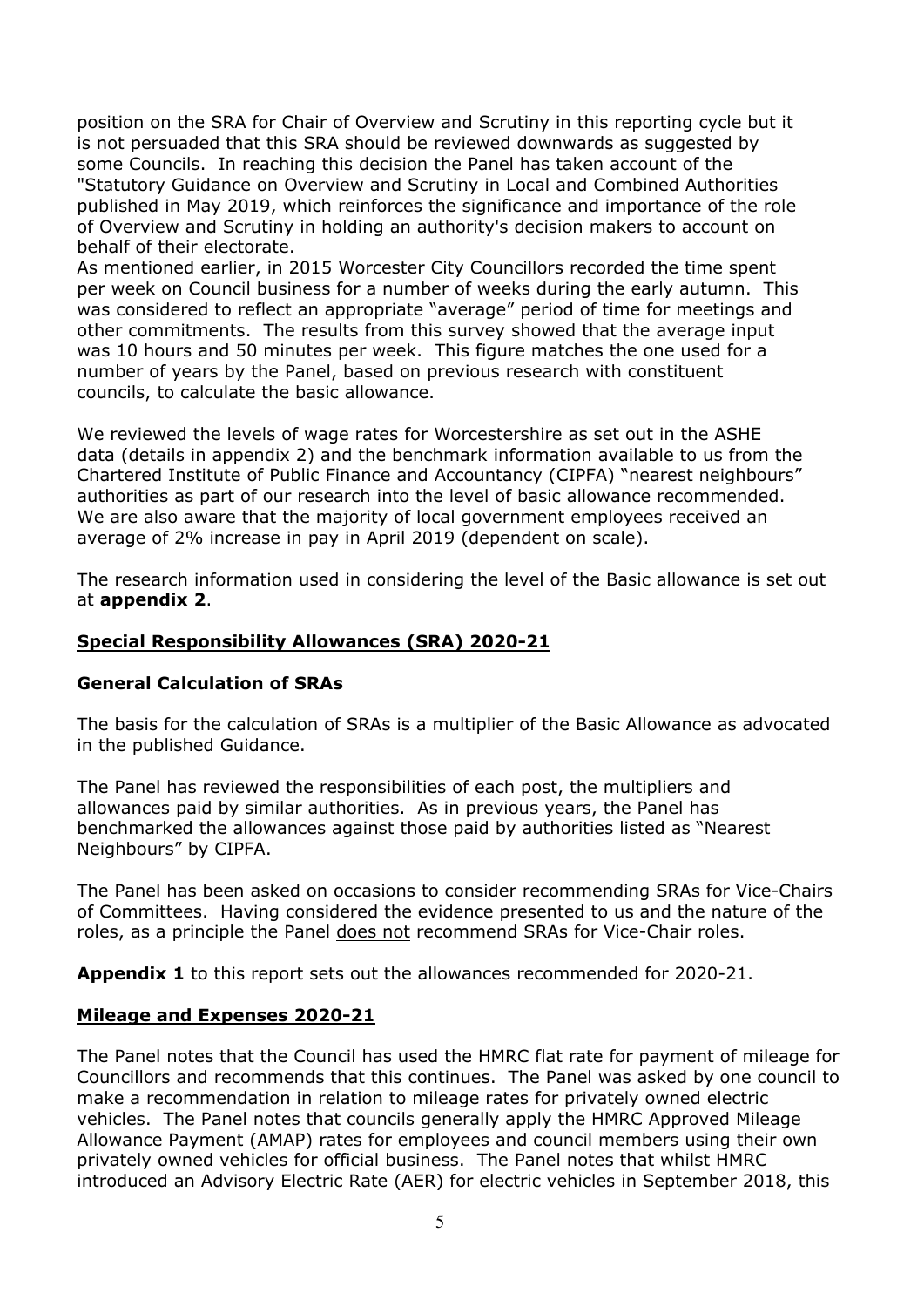rate does not apply to privately owned electric vehicles and the AMAP rate should, therefore, continue to be used where the AMAP rates are applied by Councils.

The Panel is satisfied that the current levels of subsistence allowances are set at an appropriate level and recommends that these continue.

The Panel notes that the Council's Scheme of Members' Allowances provides that Dependant Carer Allowances are payable to cover reasonable and legitimate costs incurred in attending approved duties and recommends that this provision continues.

#### **Allowances to Parish Councils 2020-21**

The Independent Remuneration Panel for Worcestershire District Councils acts as the Remuneration Panel for the Parish Councils in each District.

This year the Panel has not been asked to make recommendations on any matters by any Parish in Bromsgrove/Malvern Hills/Redditch/Worcester City/ Wychavon.

#### **The Independent Remuneration Panel**

The Members' Allowances Regulations require Local Authorities to establish and maintain an Independent Remuneration Panel. The purpose of the Panel is to make recommendations to the authority about allowances to be paid to Elected Members and Local Authorities must have regard to this advice. This Council's Independent Remuneration Panel is set up on a joint basis with 4 of the other 5 District Councils in Worcestershire. Separate Annual Reports have been prepared for each Council.

The members of the Panel are:

**Terry Cotton, Interim Chair of the Panel** - Terry spent 34 years working in central and local Government, mostly managing regeneration programmes across the West Midlands. Until May 2011 he worked at The Government Office for The West Midlands where he was a Relationship Manager between central and local Government and a lead negotiator for local performance targets. Following voluntary early severance in May 2011, he worked part-time in Birmingham's Jewellery Quarter, setting up a new business led community development trust and currently works part-time for Worcestershire County Council's Road Safety Team. He is also a trustee of a small charitable trust providing grants to grassroots community initiatives in deprived communities.

**Caroline Murphy** – Caroline has 20 years' experience of working in public and voluntary sector organisations, including three West Midlands Local Authorities and the Civil Service. She was a senior Education Manager at Wolverhampton City Council until 2011 developing and delivering a large part of the 14-19 Pathfinder, during which time her department was recognised as achieving Beacon Council Status. She has a wealth of experience at building partnerships. Caroline now works as freelance Education, Skills and Development Adviser supporting individuals and organisations with strategic management, quality assurance and improvement, safeguarding, regulation compliance, research and evaluation, data protection and developing policies and procedures. She has worked in a consultancy capacity for a number of organisations, specialising in those who support vulnerable young people. She also spent 14 years as the Vice Chair of Governors of a primary school in Birmingham.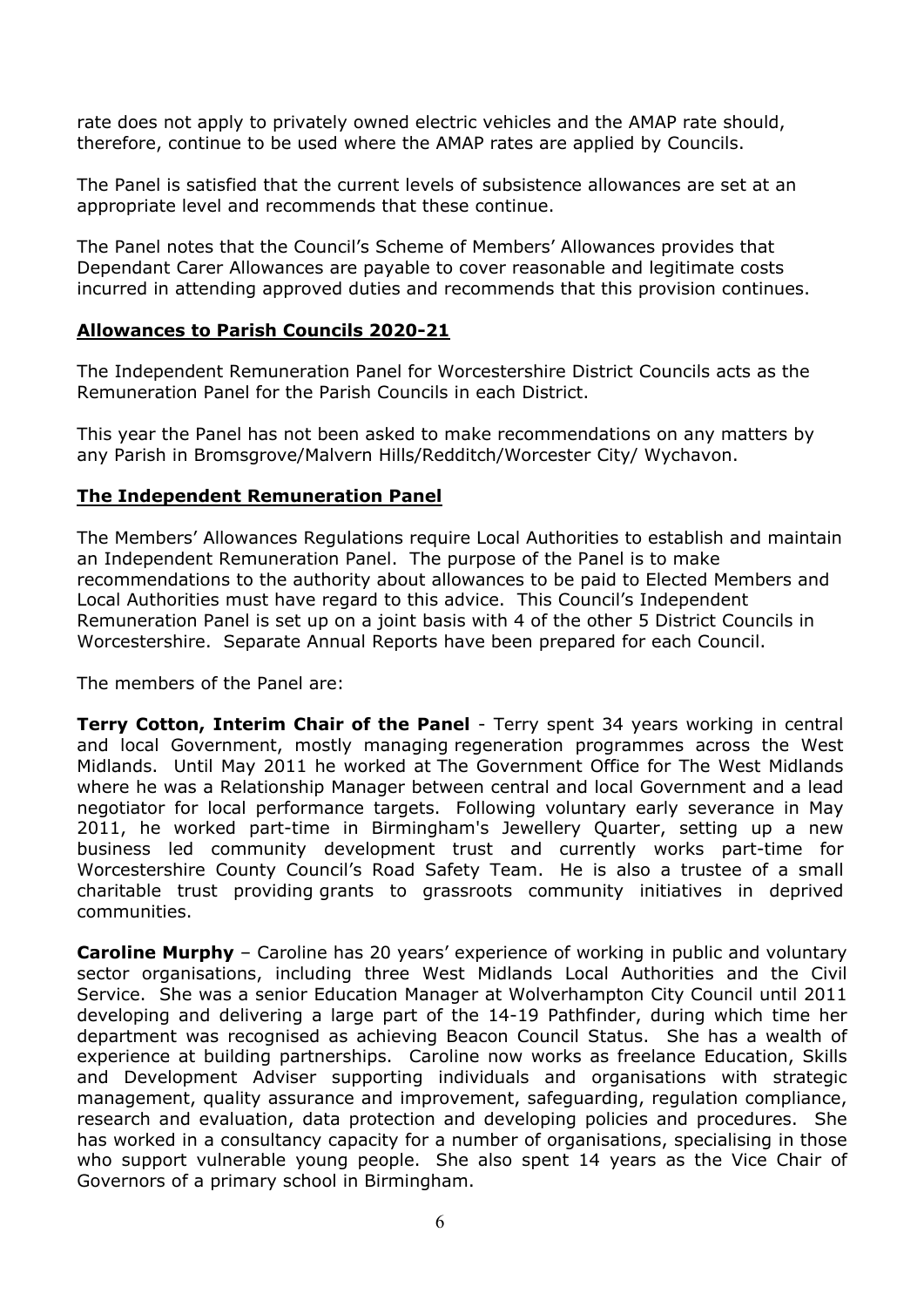**Jonathan Glover** – Jonathan has over 30 years' experience working in central and local government. He has worked mostly in central government, in a range of departments and disciplines. These include: regional finance and accounts; building management; personnel management; contract management. At a local level he specialised in employment support for people with disabilities. Returning to a regional role, he ensured projects throughout the West Midlands region, which were receiving European Commission grants, complied with EC financial and regulatory compliance. Since leaving the civil service he has worked in both the public and private sector. Jonathan was a governor at his local junior school for eight years. He was vice chair of the full governing body, representing the school at Ofsted inspection and appeal panels; chair of its curriculum sub committee; and a member of personal and finance sub committees. He was a member of several recruitment and interview panels, including for a new headteacher.

**Reuben Bergman** – Reuben is a Fellow of the CIPD with significant senior HR leadership experience across a range of public sector organisations in both England and Wales. He currently runs a HR Consultancy Business in Worcestershire providing advice and support on managing change, employment law, HR policy development, mediation, management coaching and employee relations. Reuben has led successful equal pay reviews in three separate local authorities and is known for his successful work in managing change and developing effective employee relations. He is a qualified coach, mediator and a Shared Service architect. He has won national awards for his work on employee engagement and the development of an innovative Café style leadership development programme.

**Matthew Davies** – Matthew qualified as a Social Worker in 2008, and subsequently worked in Worcestershire and Jersey in the Channel Islands with children, their families and carers. On returning to Worcestershire in 2013 he worked with children in the care of the local authority before he was appointed as a Safeguarding Manager in Worcestershire in 2014, a role he continued in Manchester City until 2017. Currently he's employed as an Independent Reviewing Officer in Worcestershire. Independent Reviewing Officers are Social Workers, who are also experienced social work managers whose duty is to ensure the care plans for children in care are legally compliant and in the child's best interest. Passionate about learning and development Matthew is a guest speaker who contributes toward the West Midlands Step Up To Social Work Programme for the West Midlands, contributing toward the learning of social workers in training. He is also an Independent Panel Member of an Independent Fostering Agency, contributing toward the approval of prospective and established foster parents for children in care.

The Panel has been advised and assisted by:

- Claire Chaplin and Margaret Johnson from Worcester City Council;
- Darren Whitney, Amanda Scarce and Jess Bayley from Bromsgrove and Redditch Councils;
- Mel Harris from Wychavon District Council;
- Lisa Perks from Malvern Hills District Council.

The Panel wishes to acknowledge its gratitude to these officers who have provided advice and guidance in a professional and dedicated manner.

#### **Terry Cotton, Interim Chair of Independent Remuneration Panel**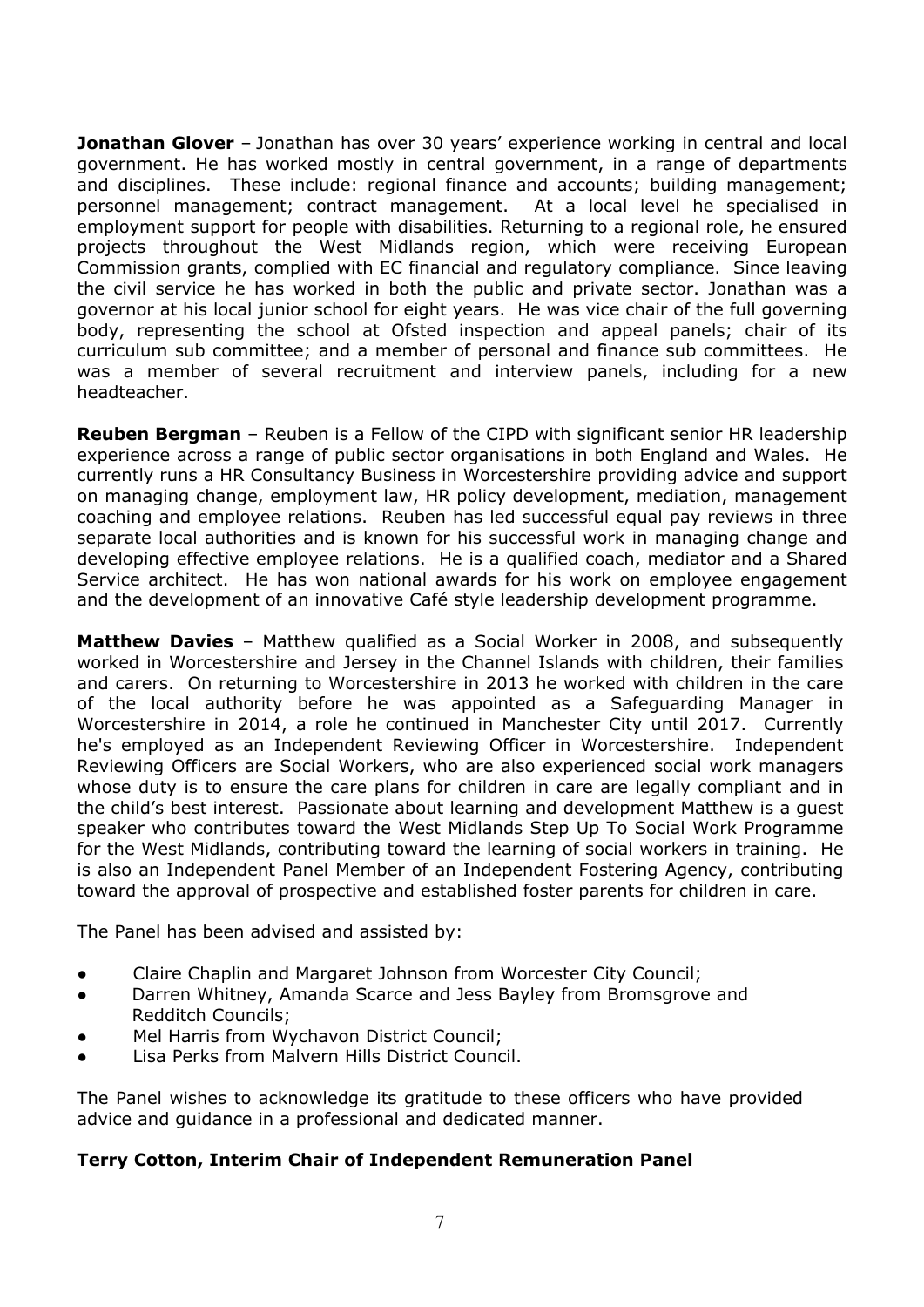# **Appendix 1**

#### **Independent Remuneration Panel for District Councils in Worcestershire Recommendations for 2020-21**

# **Redditch Borough Council**

| <b>Role</b>                                                                      | <b>Recommended</b><br><b>Multiplier</b> | <b>Current</b><br><b>Multiplier</b> | <b>Recommended</b><br><b>Allowance</b><br>£ | <b>Current</b><br><b>Allowance</b><br>(paid)     |  |  |  |
|----------------------------------------------------------------------------------|-----------------------------------------|-------------------------------------|---------------------------------------------|--------------------------------------------------|--|--|--|
| <b>Basic Allowance</b><br>- all Councillors                                      | $\mathbf{1}$                            | $\mathbf{1}$                        | 4,526                                       | 4,437                                            |  |  |  |
| <b>Special Responsibility Allowances:</b>                                        |                                         |                                     |                                             |                                                  |  |  |  |
| <b>Leader</b>                                                                    | 3                                       | 3                                   | 13,578                                      | 13,311,<br>plus 6,656<br>as portfolio<br>holder  |  |  |  |
| <b>Deputy Leader</b>                                                             | 1.75                                    | 1.75                                | 7,920.50                                    | 7,765, plus<br>$6,656$ as<br>portfolio<br>holder |  |  |  |
| <b>Cabinet Portfolio</b><br><b>Holders</b>                                       | 1.5                                     | 1.5                                 | 6,789                                       | 6,656                                            |  |  |  |
| <b>Executive</b><br><b>Members without</b><br>portfolio                          | ****                                    | $\mathbf{1}$                        | ****                                        | 4,437                                            |  |  |  |
| <b>Chair of Overview</b><br>and Scrutiny<br><b>Committee</b>                     | 1.5                                     | 1.5                                 | 6,789                                       | 6,656                                            |  |  |  |
| <b>Chairs of</b><br><b>Overview and</b><br><b>Scrutiny Task</b><br><b>Groups</b> | 0.25                                    | 0.25                                | 1,131.50                                    | 1,109                                            |  |  |  |
| <b>Chair of Audit,</b><br><b>Standards and</b><br>Governance<br><b>Committee</b> | 0.25                                    | 0.25                                | 1,131.50                                    | 1,109                                            |  |  |  |
| <b>Chair of Planning</b><br><b>Committee</b>                                     | $\mathbf{1}$                            | $\mathbf{1}$                        | 4,526                                       | 4,437                                            |  |  |  |
| <b>Chair of Licensing</b><br><b>Committee</b>                                    | 0.75                                    | 0.75                                | 3,394.50                                    | 3,328                                            |  |  |  |
| <b>Political Group</b><br><b>Leaders</b>                                         | 0.25                                    | 0.25                                | 1,131.50                                    | 1,109                                            |  |  |  |